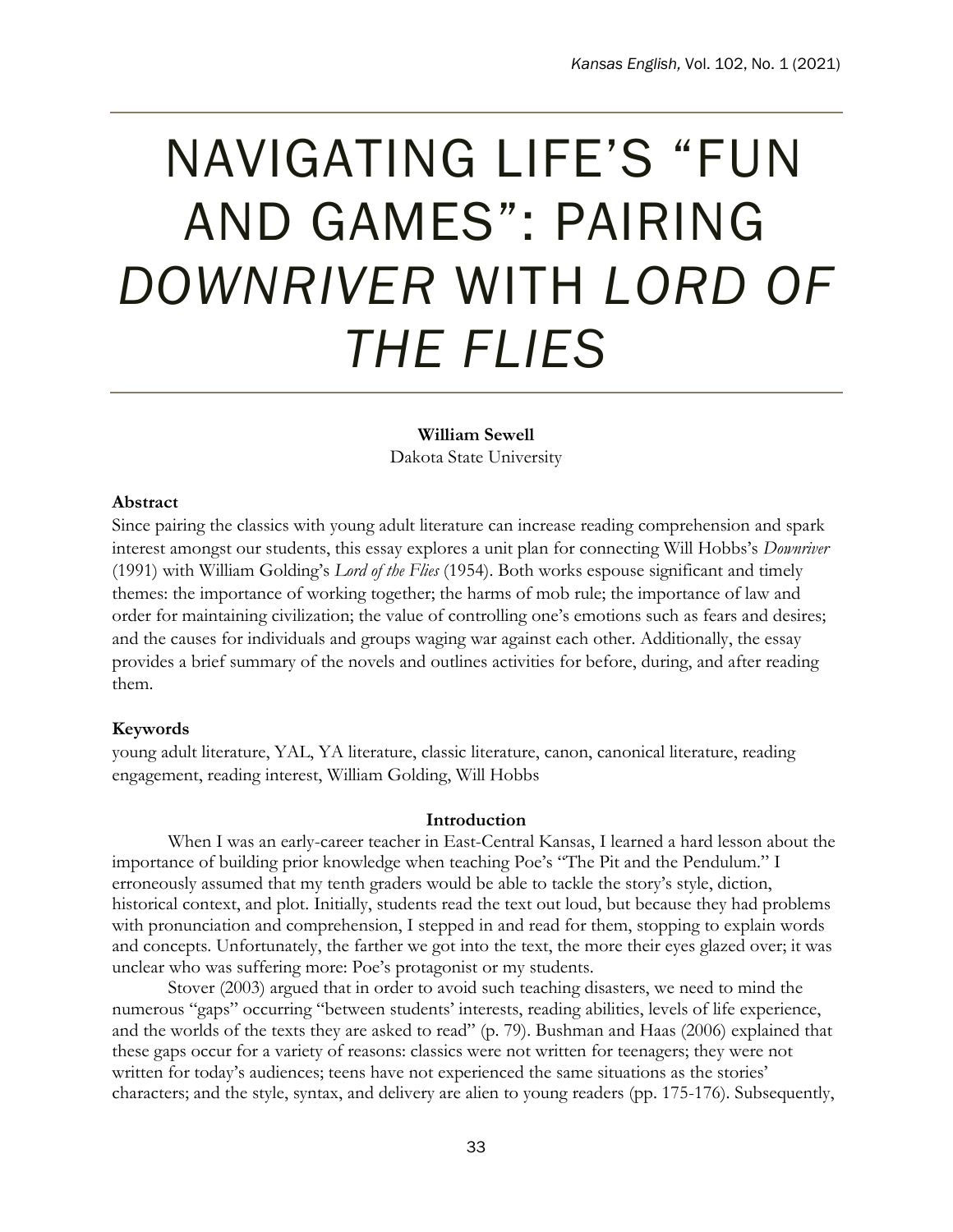while some students sufficiently master literary techniques to "leap gracefully," other students "trip" *hard*, and fall into that gap" (Stover, 2003, p. 77, emphasis in original).

To rectify this problem, scholars such as Kaywell (1993) promoted pairing young adult (YA) novels with classics because the more accessible YA novels can bridge gaps. Likewise, Bushman and Haas (2006) asserted that YA novels can help students "hone their thinking skills" since students enjoy and have an easier time comprehending YA books, thus providing "a common core of knowledge" for more complex reading (p. 177).

When selecting texts for pairing, teachers might opt for William Golding's *Lord of the Flies* (*LOTF*), the "uber-canonical" novel that has been frequently taught in classrooms for decades (Applebee, 1990, 1992; Stotsky, Goering, & Jolliffe, 2010). Published in 1954, this classic "robinsonade" or castaway narrative depicts schoolboys, ages six to twelve, stranded on an uninhabited tropical island after their plane is shot down. *LOTF* is widely used to teach text structure, character development, and symbolism (Samuels, 1993, p.195).

Perhaps the reason that this "staple of most high school curricula" (Porteus, 2009, p.16) meshes so well with other texts is that it was conceived as a direct (and in Golding's mind, more believable) response to another text: R.M. Ballantyne's *The Coral Island* (1857). In this tale, the boys encounter numerous enemies from sharks to cannibals and stay united against their opponents while "having a jolly good adventure" (Presley, 2017, para. 2).

Golding, in contrast, portrayed a group of children who are their own enemy and are constantly undermined by their own physical deficiencies and moral flaws. At first, life is peaceful for the boys: they elect Ralph, a conscientious leader, to create a constructive, stable social order; they start building shelters, and they light a bonfire to alert potential rescuers. Resentful of not being elected "chief," Jack shatters the tranquility; he systematically foils Ralph's authority and entices the children to play and hunt rather than perform daily chores like maintaining the signal fire. Jack's actions push the cooperative civilization into savage anarchy: the fire rages out of control, burning one of the "litteluns" to death and destroying some of the huts; Simon and Piggy are viciously murdered; and Ralph becomes hunted by Jack's newly formed tribe. At the end of the novel, Ralph stumbles upon a naval officer who has come ashore to determine the cause of the fire. Shocked and embarrassed by the uncivilized, disheveled, and sobbing "pack of British boys," the officer turns his back on them until they can "pull themselves together" (Golding, 2001, p. 182).

Over the years, a number of scholars have demonstrated *LOTF*'s suitability for pairing with YA texts. For instance, Herz and Gallo (1996) made thematic connections to Cormier's *The Chocolate War* (1974), Duncan's *Killing Mr. Griffin* (1978), Peck's *Princess Ashley* (1987)*,* Myers' *Scorpions* (1989), and Hobbs' *Downriver* (1991). Additionally, Samuels (1993) paired *LOTF* with *The Chocolate War* in order to focus on the novel's messages about control, power, order, evil, identity, and mob rule. She observed, "A unit of this kind offers a variety of different ways to look at how power is abused and leadership grabbed by unscrupulous power-hungry individuals, while offering some examples of people who dared to fight back" (p. 213). In addition to pre, during,

Both novels espouse timely themes of working together; the harms of mob rule; the importance of law and order for maintaining civilization; the value of controlling one's emotions such as fears and desires; and the causes for individuals and groups waging war against each other.

and after-reading activities for the unit plan, Samuels noted potential *LOTF* connections with poetry, short stories, and YA novels such as Swarthout's *Bless the Beasts* & *Children* (1970) and *Downriver*.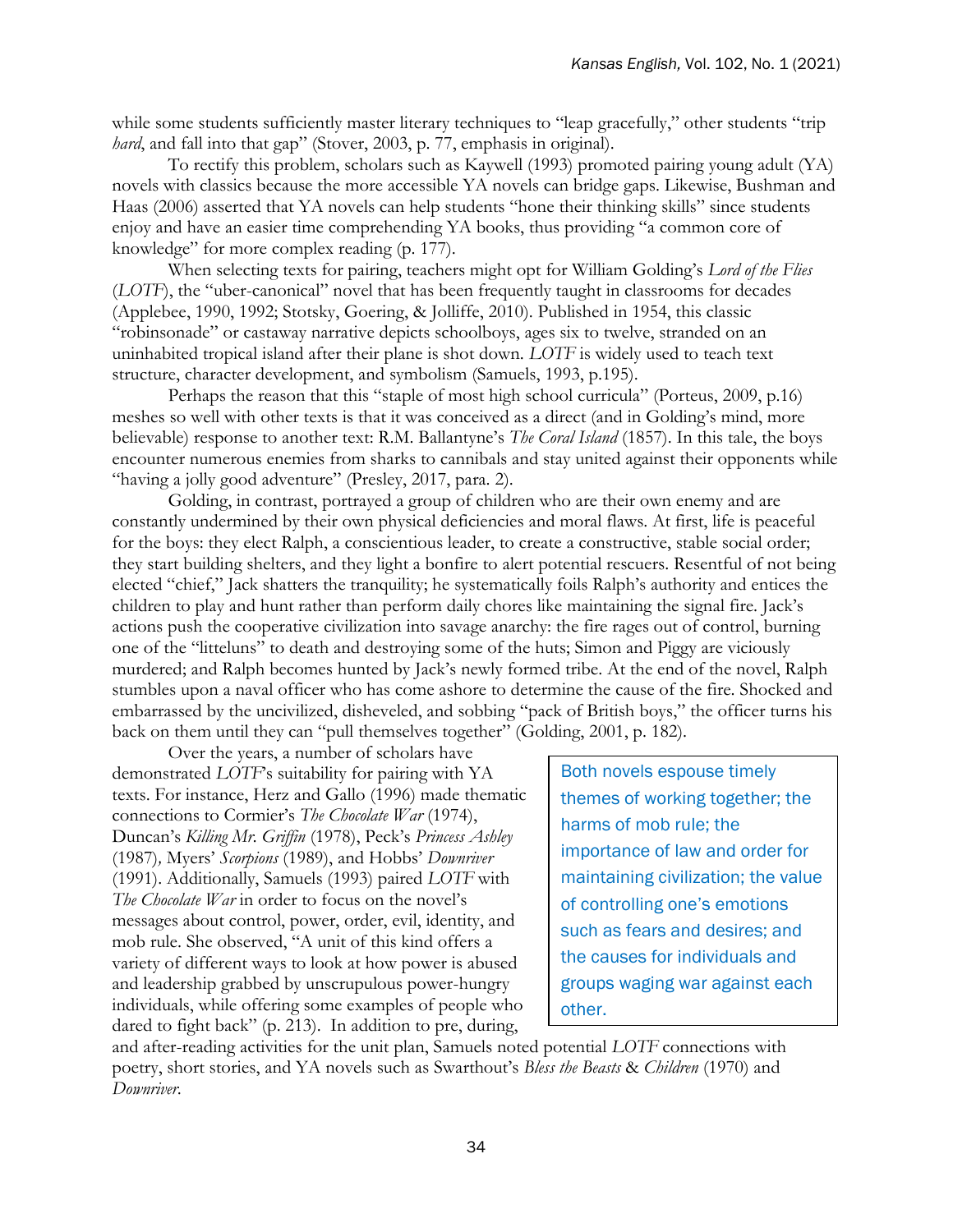In this essay, I take up Herz, Gallo, and Samuels' suggestion to pair *LOTF* with *Downriver*. Both novels espouse timely themes of working together; the harms of mob rule; the importance of law and order for maintaining civilization; the value of controlling one's emotions such as fears and desires; and the causes for individuals and groups waging war against each other. While many of the more "universal" themes might be better suited for adults, the novels' examination of a character's struggles against self and society, are highly relevant to teenagers navigating life's "fun and games" (Golding, 2001, p. 181) and discovering themselves and their place in the world.

*Downriver* depicts seven teenagers attending Discovery Unlimited, an outdoor school for troubled adolescents. Feeling constrained by the program's rules, these "Hoods in the Woods" (p. 1) ditch Al, their counselor, and attempt to navigate the Colorado River without adult supervision, a permit, adequate supplies, or even a river map. Much like *LOTF*, conflict between rivaling factions emerges over group leadership. The charismatic but flawed Troy is eventually usurped by the narrator, Jessie, a young teen who is at war with herself and her parents. Early in the novel, she reflects, "I could see nothing but the frightening dark tunnel that was my future" (p. 2). Initially smitten by Troy's natural leadership and handsome eyes, Jessie gradually gains confidence in herself and her crew to navigate her fears, perilous rapids, newfound enemies, and the authorities pursuing them.

One of the reasons why I selected *Downriver* is because of my fondness for its author, who I have had the opportunity to meet: first, at the Writing Conference's literature festival in Lawrence; then, later at one of the KATE Fall Conferences in Wichita. Hobbs is an engaging speaker and uses numerous photographs he took on his many rafting trips to illustrate how he devised plot, character, and key passages. Hobbs once remarked that *Downriver* was:

set in a place I very much wanted to share with my readers. I've rowed my own whitewater raft down the Colorado River through the Grand Canyon 10 times so far, and enjoyed enormously the chance to bring it all to life on the pages of these books—the feel of moving water, the song of the canyon wren, the quiet beauty as well as the roaring, heart-pounding excitement of being there. It's a joy to write about the places you love. (as cited in Lesesne, Buckman, & Beers, 1997, p. 237)

Hobbs has profoundly affected the way I approach young adult literature in the classroom. When I read *Downriver*, scenes of climbing Storm King Peak, relaxing at the River Blue, and navigating Lava Falls come to life as a multimodal experience, a blending of the author's voice, photos, and text. Consequently, when designing lesson plans, I like to appeal to the senses the way Hobbs does. To guide teachers in implementing a unit plan pairing these two novels, the next sections will provide speaking, listening, writing, and thinking activities for before, during, and after reading.

## **Before Reading**

## **Using Media to Build Background**

Media can activate or create prior knowledge in addition to sparking interest; this strategy can be especially effective for our students who may not have a background in mountain climbing, river rafting, or being stranded on a deserted island. Although I generally use shorter clips to maintain students' attention spans and keep the lesson "flowing," there are three fascinating longer videos about the Colorado River that I highly recommend. The first video, "John Wesley Powell" (2013), is a thirty-minute National Geographic documentary about the first person to float the Colorado River. Another National Geographic video, "Chasing Rivers" (2014), describes the river's beauty and emerging environmental problems. Finally, television station Denver 7 (2017) produced a twenty-one-minute documentary illustrating the river's numerous benefits: generating electricity, providing water for people, crops, and livestock, and supporting a range of recreational activities.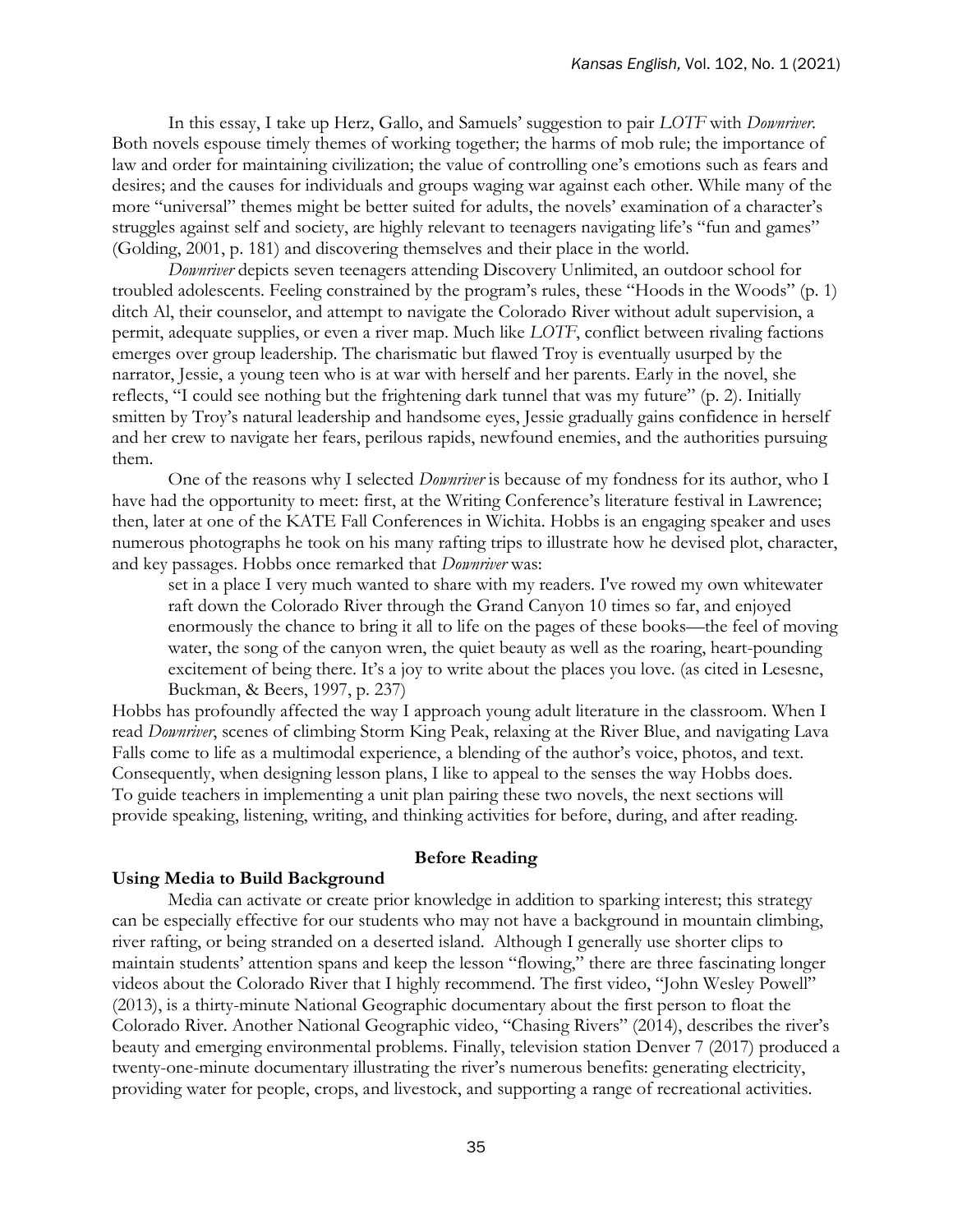In terms of movies, *Cast Away* would be incredibly effective for inciting interest and generating schema. In particular, teachers might show the terrifying scene where protagonist Chuck Noland (played by Tom Hanks) survives a violent plane crash and washes onto an uninhabited island. In order to illustrate the difficulty of survival, teachers might play scenes where Noland learns how to make fire and how to fish.

## **Role-Playing Activities**

There are a range of role-playing activities that can be employed to spark interest, exercise critical thinking skills, practice group problem-solving, and set up reading of the novels. To introduce *LOTF*, teachers might employ "Stranded at Sea" games. These are an excellent means for learning survival strategies and facilitating discussion of leadership qualities necessary for surviving, a critical theme connecting the two novels. A U.S. Coast Guard version of this activity is readily available on the internet. The game asks students to rank in order of utility 15 items that would be beneficial for survival such as a case of rations and a can of shark repellent. Then, students share their rankings in small groups to generate a consensus score. Finally, students compare their scores with the official Coast Guard answers. In order to make computation simpler, Mind Tools (2015) offers a free chart that automatically tabulates results; one column indicates individual scores while another displays team scores.

Other role-playing activities could be done as writing assignments or class discussions. For instance, students could compose a journal about what they would need or want to have with them if they were a castaway. Also, the class could deliberate on what makes a good leader and then generate a list of those qualities on poster board or butcher paper to display in the classroom. Throughout the unit, the class can revisit the list to consider how characters represent or violate good leadership principles. This will be especially helpful after both books are read because students can compare and contrast how rivaling factions emerge and how subsequent conflicts are resolved.

#### **During Reading**

#### **Literature Circles**

To carry group interaction into the reading phase of the unit, teachers might divide the class into literature circles (Daniels, 1994), groups of 4-6 students who read and discuss the text with each other. Each member is assigned a particular role such as the "discussion director," who develops questions for group conversation; the "literary luminary," who selects important or intriguing passages and reads them aloud to the group; the "illustrator," who renders key moments in the passage and then shares it with the group; the "summarizer," who provides a brief overview of the assigned reading; the "vocabulary enricher," who picks, defines, and shares new or difficult words.

Ironically, I have experienced "Lord of the Flies" moments when using lit circles because students did not want to participate or had not done the required reading. My daughter has even complained about lit circles: she felt like the teacher always placed her with students who would not do the work. To overcome such problems and provide a means for evaluation, teachers should have students submit their work in writing either on paper or electronically via shared Google or Word documents, blogs, or wikis. Furthermore, students could be rotated into different groups as they read the novel so they are not "stuck" working with the same people for the duration of the unit.

# **Graphic Organizers**

Graphic organizers are one of my favorite strategies for scaffolding reading skills because they help identify, organize, and display students' learning as we read. Additionally, they may be employed to foster discourse by having students share their findings and chronicle their conversations. Miller and Buffen (2015) stated that graphic organizers are beneficial since they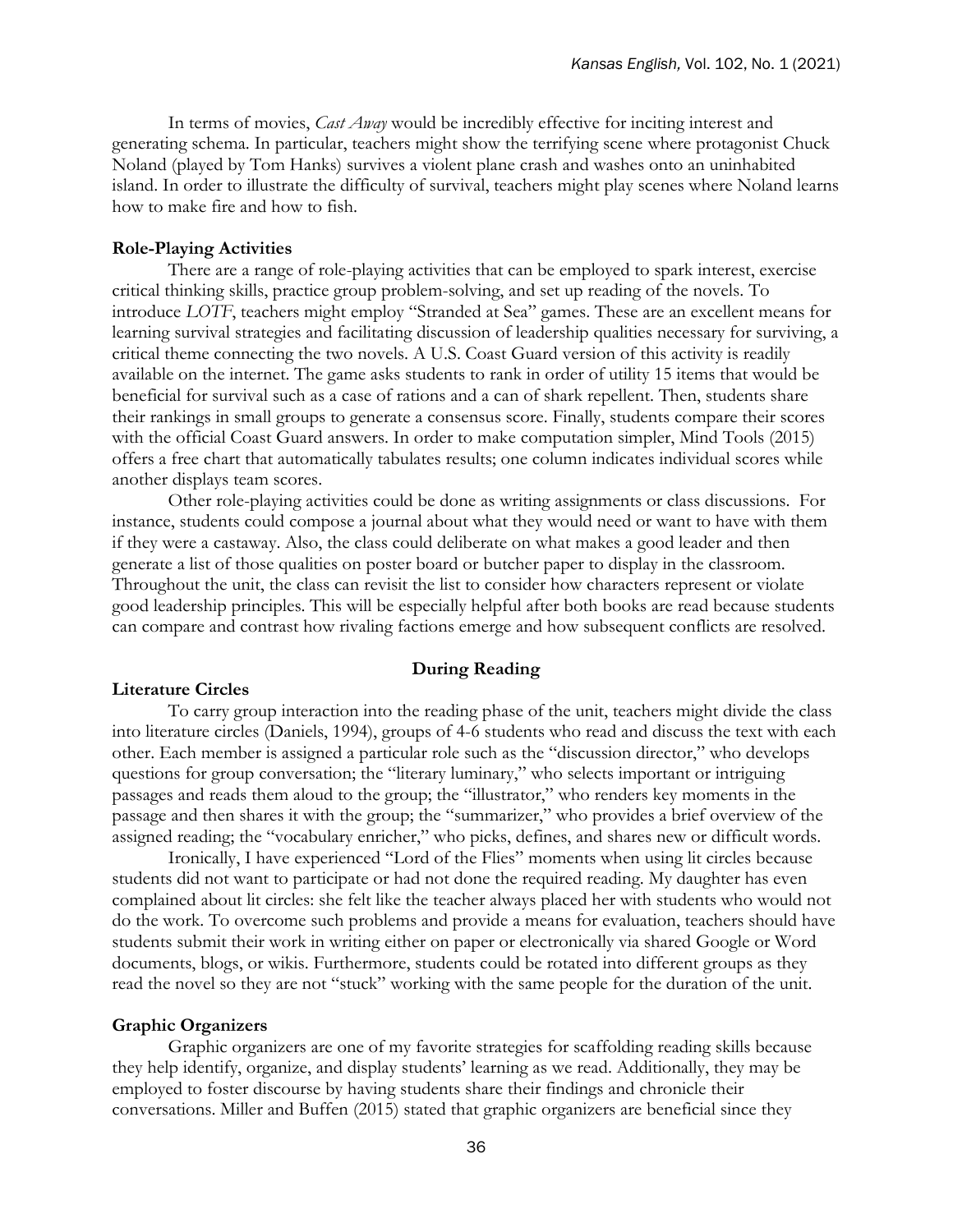provide opportunities for finding evidence to support ideas, reflect on learning, and raise new questions; make inferences based upon dialogue or themes generated in the text; pose questions to the class based upon puzzling, startling, or intriguing evidence; form dialogue by selecting passages that incite reactions; make personal connections; and analyze across texts by contrasting or comparing evidence from previous reading activities or earlier chapters (para. 7-12). In addition to connecting new information with prior knowledge, graphic organizers reduce students' cognitive load (Wei et al., 2019, p. 628).

One of my favorite types of graphic organizers are multi-column entry journals. These are simply tables easily created on one's favorite word processing application; two or more columns and rows provide space for students to log and reflect on their learning (Herman & Wardrip, 2012, p. 50). For this unit, let us explore two graphic organizers for vocabulary development and reading response journaling.

# **Vocabulary Development**

While *Downriver* may not be as linguistically complex as *LOTF*, there are numerous words like *cascade*, *eddy*, *writhing*, *deluge*, *mystique*, and *rogue* that may impede comprehension. *LOTF* can be especially challenging to American readers due to the many British colloquialisms expressed in the novel such as *pills*, *batty*, *nuts*, *queer*, *precentor*, *sucks to your auntie*, *wizard* or *wacco*, and *sod you*. Consequently, a four-column graphic organizer could be employed to record newly encountered words or assigned literary terms; list brief definitions; cite relevant passages and page numbers from the text; and apply the term in a complete sentence (see Figure 1).

| Term      | Definition          | Passage/Page $#$              | Use in Sentence        |
|-----------|---------------------|-------------------------------|------------------------|
| precentor | person who helps    | "He's always throwing a       | The precentor told the |
|           | facilitate worship; | faint," said Merridew. "He    | choir to sing          |
|           | music director      | did in Gib; and Addis; and at | "Amazing Grace."       |
|           |                     | matins over the precentor."   |                        |
|           |                     | p. 13                         |                        |

# **Figure 1. Four-Column Vocabulary Graphic Organizer**

# **Reading Response Journaling**

Reading response journals promote active reading because they have students summarize chapters, record personal reactions, make predictions, and raise questions. Since *Downriver* contains numerous settings, graphic organizers track plot development as it flows from point to point. Students could create character-focused organizers to record internal and external conflicts as they arise; predict how they will be resolved; indicate what the conflicts say about the characters; and then note when those resolutions happen (See Figure 2). Conflict organizers may be used to chart and display the rise and fall of social order in *LOTF*. Also, organizers could manage theme analysis and assess characters' leadership qualities. Finally, another benefit of graphic organizers is that they can help students retrieve information quickly, which will be very especially helpful later in the unit when students compare and contrast the two novels.

| Character | <b>Internal Conflict</b>                            | Prediction | Resolution           |  |
|-----------|-----------------------------------------------------|------------|----------------------|--|
| Star      | Struggles with feelings of   Will fall in love with |            | Lives with Jesse and |  |
|           | abandonment.                                        | Adam.      | her family.          |  |

# **Figure 2. Four-Column Character Organizer**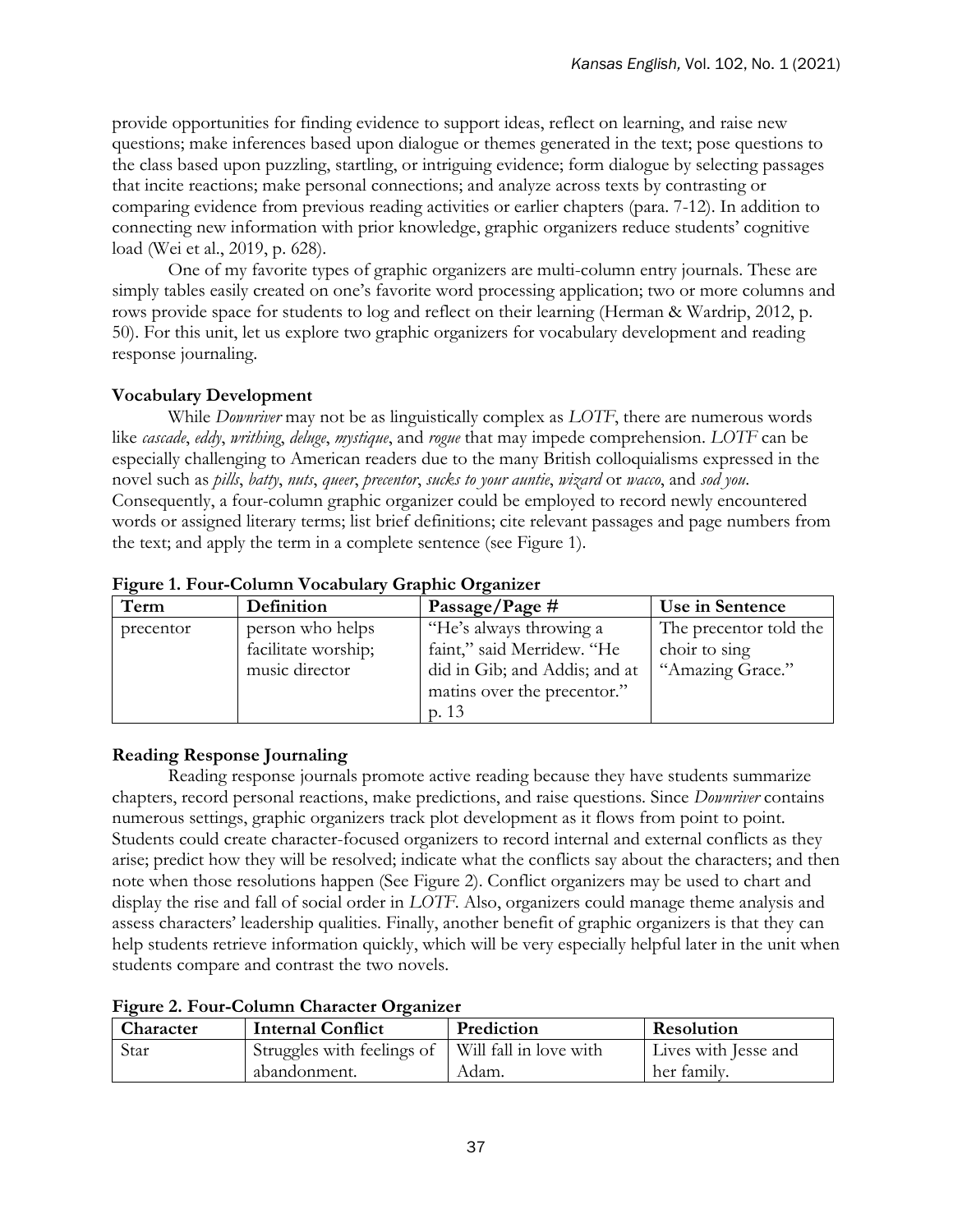# **After Reading**

After-reading activities stimulate a deeper understanding of each novel as well as guide students through a comparison and contrast of both books. The post-reading activities outlined below are designed to foster critical inquiry with a range of listening, speaking, reading, and writing skills.

# **Stations**

Stations (also called "Gallery Walks") are discussion-based activities that are set up around the classroom as posters on walls or handouts on desks. Students move from place to place, read the information, and discuss their observations. Later, small groups share their answers to the entire class (Francek, 2006, p. 27). I first implemented stations in my university courses because they promote active learning and give students an opportunity to get to know one another while they process their learning. Still, I wished that I had used them back when I taught high school English because they can be very effective in fostering class discussion and they provide desk-bound students an opportunity to move around.

When devising the activities for each station, I favor open-ended, critical thinking questions: why does Troy dislike Al; why does Star believe in Tarot cards and crystals; what does Crystal Rapids symbolize; what are some important foreshadows; and why does Adam not take things seriously? For *LOTF*, students could reflect on the symbolism of the officer turning his back on the kids; discuss the significance of chapter titles; consider what the novel would be like if the characters were teenagers, adults, or females; and ponder how particular emotions such as fear, desire, jealousy, hunger, and sorrow pervade the text while happy emotions—even at the end of the novel—do not. Other stations could focus on key quotations, asking students to identify the character who stated them and explain their meaning. Finally, students could address specific events in the novels, explain what went wrong, and proffer solutions for preventing or resolving conflicts. To synthesize learning, I have students write a group journal containing a list of their names to provide a record of group membership and a team reaction to what other groups wrote on the stations; reviewing other teams' responses encourages students to consider alternate perspectives.

## **Mock Trials**

At the end of *Downriver*, Al tells the kids that they will have to face a judge who will determine what will happen to them, and this sets up an opportunity to use mock trials as a postreading activity to highlight the importance of law and order for maintaining civilization as well as exercise persuasion, character analysis, and listening and speaking skills. At ReadWriteThink, Podolski (2010) provides a great starting point for conducting trials of literary characters, offering step-by-step instructions, terminology, and evaluation rubrics for a unit consisting of eight class sessions per fifty-minute period.

Teachers might also draw upon the many resources available at The Classroom Law Project (2019) for "how-to" instructions to teachers and students; handouts for preparing eyewitness affidavits; summons, forms for witness and exhibit analysis; and guides for preparing and crossexamining witnesses. The site also models literary applications of mock trials with a unit on Vonnegut's "Harrison Bergeron."

There are numerous options for mock trials for *Downriver* and *LOTF*. For instance, student district attorneys could prosecute Troy and Pug for the attempted murder of Freddy; or they could try the whole group for stealing Al's equipment and rafting without a permit. Furthermore, student defense attorneys could represent Jack and Roger who face charges for murdering Piggy; or they could try Jack and his hunters for the attempted murder of Ralph.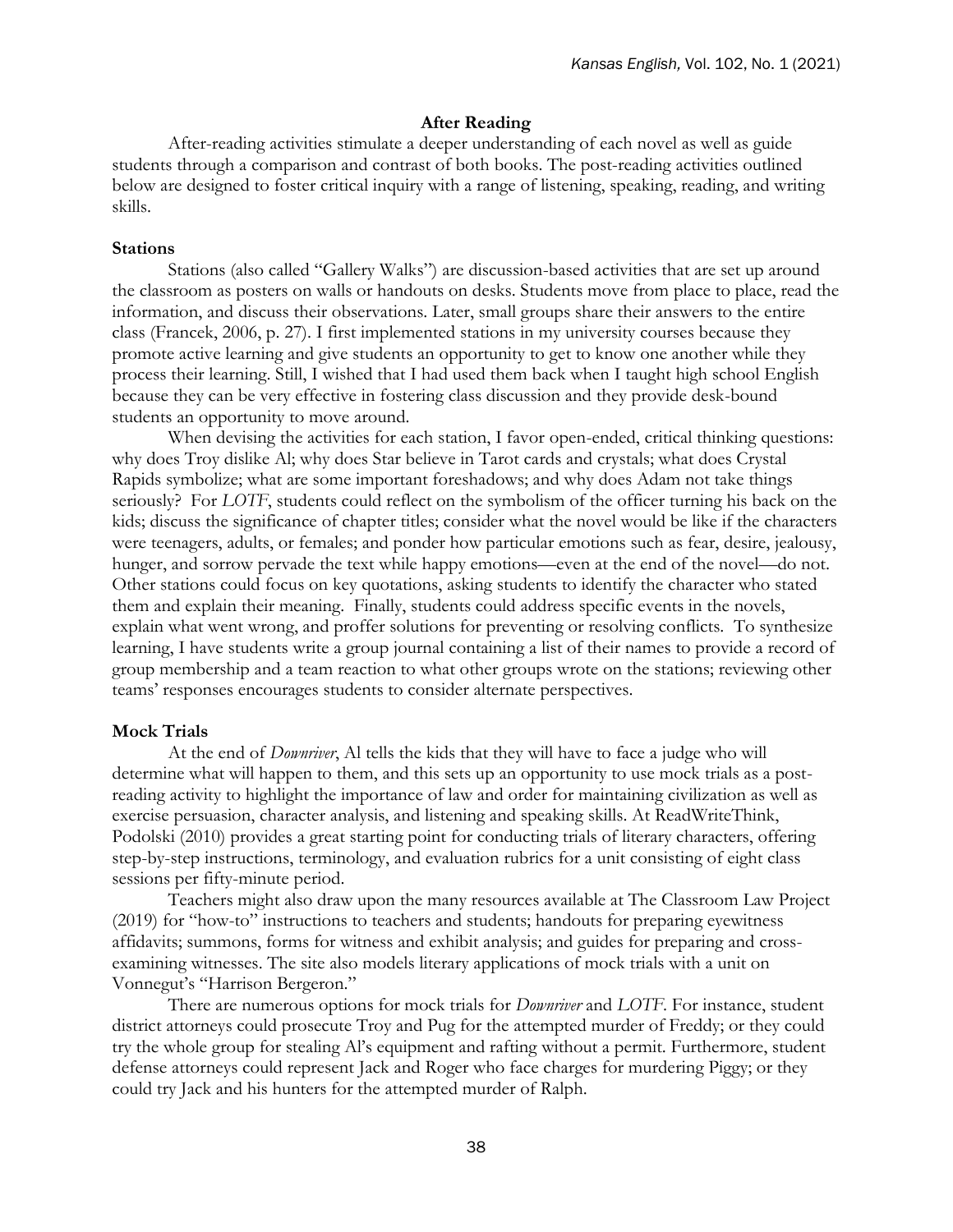As the public speaking component might scare some of the shyer students, teachers might have reluctant students play jury members so while they are still role-playing, they do not have to worry about giving speeches. Mock trials also exercise critical reading and writing skills. For instance, the prosecution and defense teams gather, create, and present evidence from the novels and other resources to support their case. Also, the judge and jury have to deliberate on the evidence; they could also provide a spoken or written justification for their decisions.

## **Writing Activities**

Instead of the traditional literary analysis essay, there are a number of fantastic post-reading writing activities that may be employed as summative assessments for *Downriver* and *LOTF*. One such activity is creating annotated maps of the river or the island. When my students do this assignment, I have groups of three or four students draw on large sheets of butcher paper with crayons and markers. The sketching process allows students an opportunity to discuss events in the novels and then compare their notes with the other groups' projects. One of the things that amazes me when doing this assignment is how the class climate shifts: some of my very boisterous classes have fallen into a kind of trance—they are so caught up in sketching and coloring their maps, they are eerily silent. Even when they discuss the maps, they tend to do so calmly and softly.

"RAFT," an acronym which stands for "Role, Audience, Format, and Topic," (DiBenedetto & Willis, 2017, p. 358) is also a perfectly suited writing assignment for both novels. In this strategy, students role-play a particular author who crafts a message to a specific audience. This strategy was introduced to me during a professional development workshop in Topeka conducted by a physical education/health teacher, and one of her examples came from a student who explained how the digestive system worked by chronicling the journey of an M&M. Overall, my students enjoy this project, but they sometimes need assistance getting started. Consequently, we will brainstorm types of writing formats such as interviews, police reports, songs, poems, letters, editorials, cartoons, and instruction manuals. I also provide examples of RAFTs from other topics. Once completed, RAFTs are shared with the rest of the class.

RAFTs in *Downriver* might include selecting Al who is writing a brochure intended for parents looking for educational opportunities for their troubled teens. In *LOTF*, students could pretend to be one of the "littluns" and write a letter home to his "mum and dad." One of the creative aspects of this activity is that it does not necessarily have to be print-based. The assignment could be achieved through a PowerPoint, Sway, Prezi, vlog, podcast, or other new media format.

Another engaging writing activity involves composing alternate endings that ask students to consider character arcs and plot development and then speculate as to what might happen next. For instance, what if the teens in *Downriver* continued on to Lake Mead? What would have happened if one of the characters died? Furthermore, what would happen if the schoolboys in *LOTF* were not rescued; would the hunters have killed Ralph? What happens to the boys once they leave the island? Students could also hypothesize more about the war—who is fighting, is it over, how bad was the planet damaged by nuclear war? Furthermore, where will the boys go? Has Britain survived? Students might also flesh out the character of the naval officer by role-playing him and writing a letter to the survivors' parents. What would the officer say occurred? On a related note, how should the boys be cared for after their experiences?

In addition to alternate endings, writing assignments could explore alternate points of view. As *Downriver* is written from Jessie's perspective, students could write a travelogue chronicling the events from another character's perspective. For instance, how does Troy feel about what transpires in the story? Is he a purely bad character, or can students find ways to make his character and struggles more complicated? Since *LOTF* is conveyed in an omniscient perspective, recontextualizing the novel from the vantage of a single character compels readers to consider more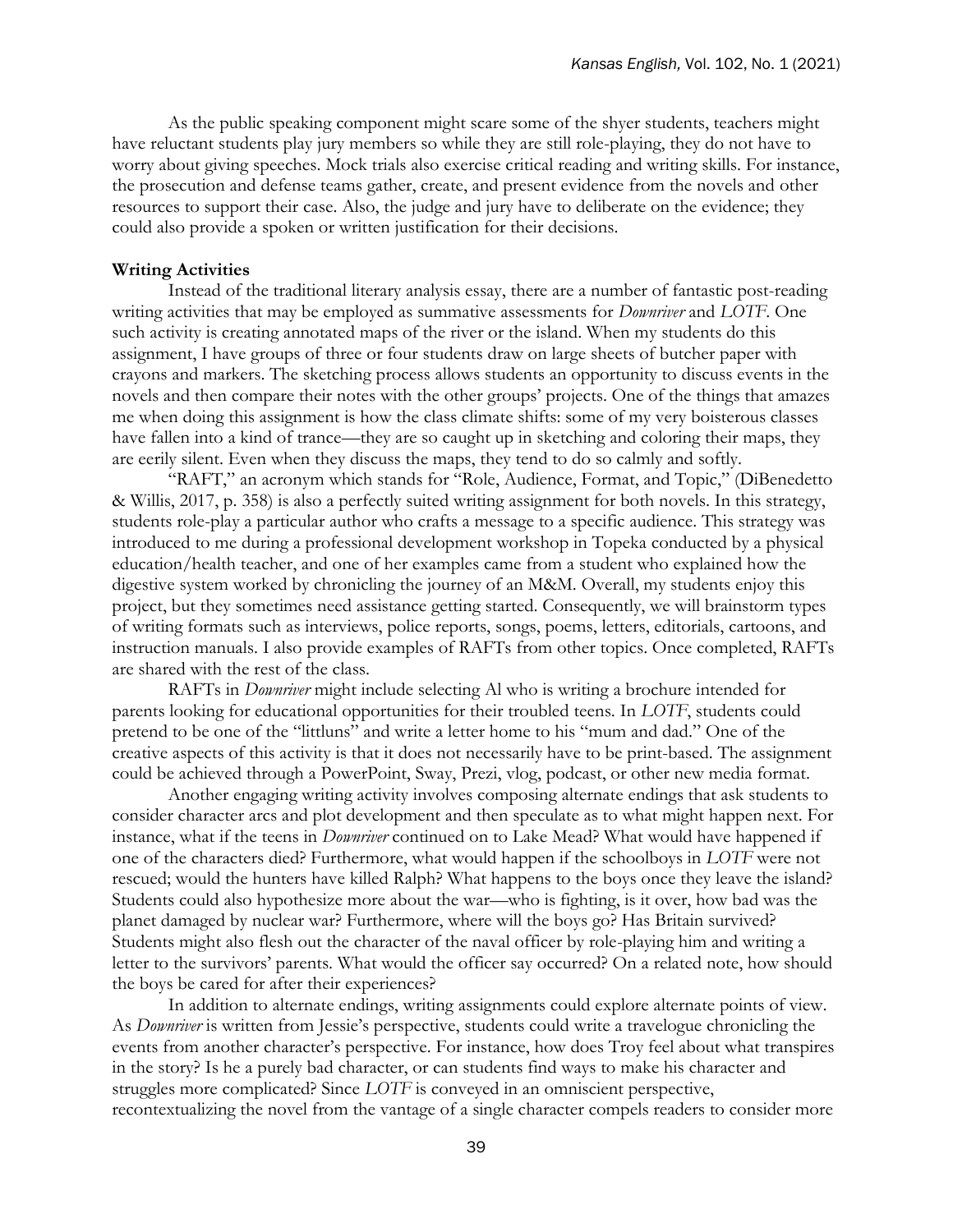deeply an individual character's feelings, biases, and development. For instance, what would students learn about bullying, the need for working together, and how civilization can descend into chaos if they were to tell the story (or selected scenes) from Ralph's, Jack's, or one of the littluns' point of view? Furthermore, as students compare their writings with one another, they may discover that these answers will differ due to each character's perspective.

## **Multimedia Projects**

In addition to writing activities, there are a number of multimedia projects for encouraging a deeper analysis of the novels. For instance, students could stage a live or recorded television interview with one student playing the host and other students playing characters from the novels. Much like a *Jerry Springer*-like tabloid talk show, the program could have protagonists and antagonists face each other; in such a format, both novels' characters could interact with one another. The talk show activity also develops reading, writing, speaking, and listening skills since the host (perhaps assisted by classmates) creates thought- and emotion-provoking questions while the characters consider responses which would be true to their nature; characters could also wear costumes to make the scenario more authentic.

In the pre-reading section, we discussed using videos for introducing novels; however, rather than merely consuming media, students could make their own. Using the commercial videos as templates, students could adapt during-reading graphic organizers to make scripts. These videos also have students consider the rhetorical effect of visuals, dialogue, and soundtracks. Examples of such projects are readily available on YouTube, and one of my favorites is GCubes' (2015) stop-motion depiction of Piggy's death using LEGO sets and figures.

In addition to summary and analysis types of videos, students could create "teasers" which spark interest in the novels much like Hobbs did with his *Downriver* presentation. Finally, students could make video responses to other videos using applications like Flipgrid. For instance, they could answer Dash's video about why *LOTF* should (or should not) be read. Also, they could react to Golding's (2019) contention that the novel is actually optimistic rather than pessimistic by analyzing his argument and then providing evidence to support or disprove his assertion.

Along with video projects, I have had tremendous success with "soundtracks" which permit students to connect a reading to their favorite music. As an example, students could compile a playlist of songs that they would want to take with them while running the rapids; then, they would explain why they chose the songs and how the songs are suitable for the journey. Students could also make an ideal playlist for being "stranded on a deserted island" and explain how the songs might relate or help them cope while marooned. Finally, they could generate and explicate a playlist that sums up particular characters or themes in the novels.

Having used these soundtracks as summative activities for a number of years now for a range of reading assignments, I have discovered that students place a great deal of care and consideration in the production of their playlists because they are very passionate about music. When my first groups of students did the assignment, they actually ripped compact discs, created album covers, and wrote their analyses in the form of liner notes. Today, that work is submitted digitally, but their creations are still inventive and fun to share with the rest of the class.

Students could also complete the trading card assignment to emphasize artwork. Based on the idea of baseball cards, this activity focuses on each novels' characters by having students illustrate details such as character descriptions and mannerisms, provide memorable quotes, determine whether or not the character is static or dynamic, and explain the character's relationship with others. The trading card assignment helps them synthesize the information they collect from the novel and re-present it into their own words and images. Students have a range of options to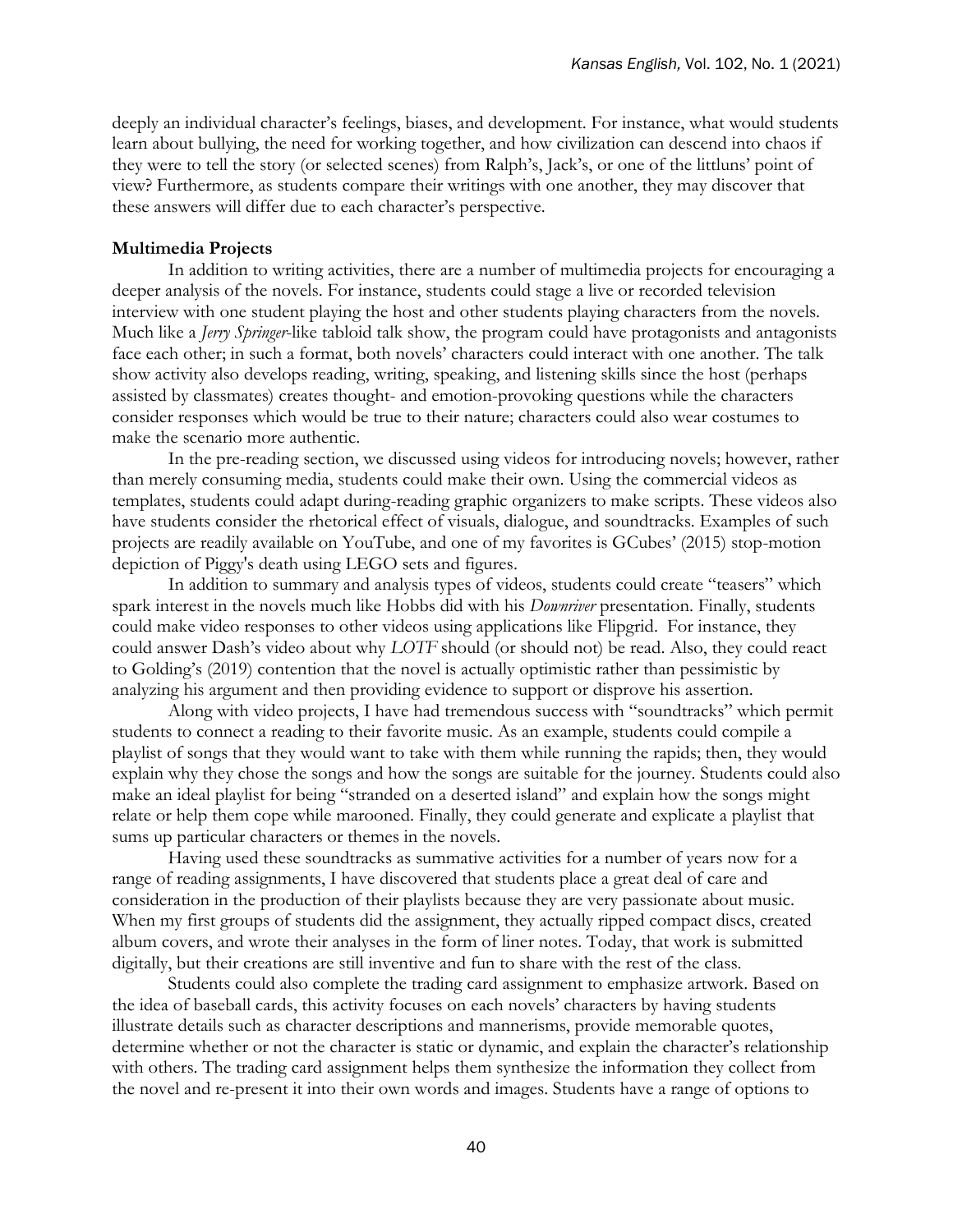complete this activity such as with index cards or blank paper or with the interactive trading card creator at ReadWriteThink.

## **Extended Readings**

While *Downriver* is a wonderful addition to the English language arts classroom, we may also take note of several other YA novels could be used as additional readings to extend learning. First, teachers might select Hobbs' *River Thunder* (1999); this sequel to *Downriver* takes Jessie and the gang back to the Colorado River where they encounter former nemesis Troy who is eager to prove that he has reformed. One intriguing way to connect the sequel to *LOTF* is by having students speculate what Jack might be like if he changed his ways.

Among the many contemporary YA novels inspired by *LOTF,* Prasad's *Damselfly* (2018) serves as a wonderful option for classroom use. Prasad modernizes Golding's tale by marooning a fencing team from an elite American boarding school on a Pacific island in order to explore how teens grapple with difficult issues such as race and class. In this pairing, students could trace changes between each text or they could examine how social issues affect themselves and their peers. Another intriguing work, Power's *Wilder Girls* (2019), proved highly prescient, having been published just prior to the COVID pandemic. Located on an idyllic island, Raxter School has devolved into a prison for its students when a mysterious disease kills their teachers and cuts them off from the rest of the world. Now after eighteen months of struggle, the survivors face food shortages plus the possibility that the disease is spreading to the remaining students.

# **Conclusion**

Hobbs (2004) once commented, "I've always thought that novels are a great way for kids to learn content. Novels engage the emotions, and the brain remembers what the heart cares about" (2004, p. 63). Likewise, young adult novels can stimulate our students' interests and enrich their backgrounds thus providing an essential bridge to the classics. For teenagers navigating life's "fun and games" and discovering themselves and their place within society, a unit pairing Hobbs' *Downriver* with Golding's *LOTF* is a wonderful opportunity to learn the value of working together while running the perilous rapids of mob rule, lawlessness, and unbridled emotions.

#### **References**

- Applebee, A. N. (1992). Stability and change in the high-school canon. *English Journal, 81*(5), 27-32. Classroom Law Project (2019, April 16). *Mock trial in the classroom: Kurt Vonnegut's "Harrison Bergeron."* <https://classroomlaw.org/resources/harrison-bergeron/>
- Daniels, H. (1994). *Literature circles: Voice and choice in the student-centered classroom*. Stenhouse Publishers.
- Denver 7. (2015, Aug. 5). *Take a 1,450 mile journey along the Colorado River*. [Video]. YouTube. [https://www.youtube.com/watch?v=rU\\_IcjdLEFI](https://www.youtube.com/watch?v=rU_IcjdLEFI)
- DiBenedetto, C. A., & Willis, V. (2017). Using the RAFT as a collaborative teaching technique. *NACTA Journal, 61*(4), 358-359.
- Francek, M. (2006). Promoting discussion in the science classroom using gallery walks. *Journal of College Science Teaching, 36*(1), 27-31.
- GCubes. (2015, Feb. 9). *Lord of the Flies: Piggy's death*. [Video]. YouTube. <https://www.youtube.com/watch?v=4CQT2f8hH5s>
- Golding, W. (2001). *Lord of the flies: a novel* [eBook edition]. Penguin.
- Golding, W. (2019, Sept. 12). *William Golding on the surprising optimism of Lord of the Flies.* [Video]. YouTube. <https://www.youtube.com/watch?v=6SOdsDQO-gE>
- Herman, P., & Wardrip, P. (2012). Reading to learn. *The Science Teacher, 79*(1), 48-51.